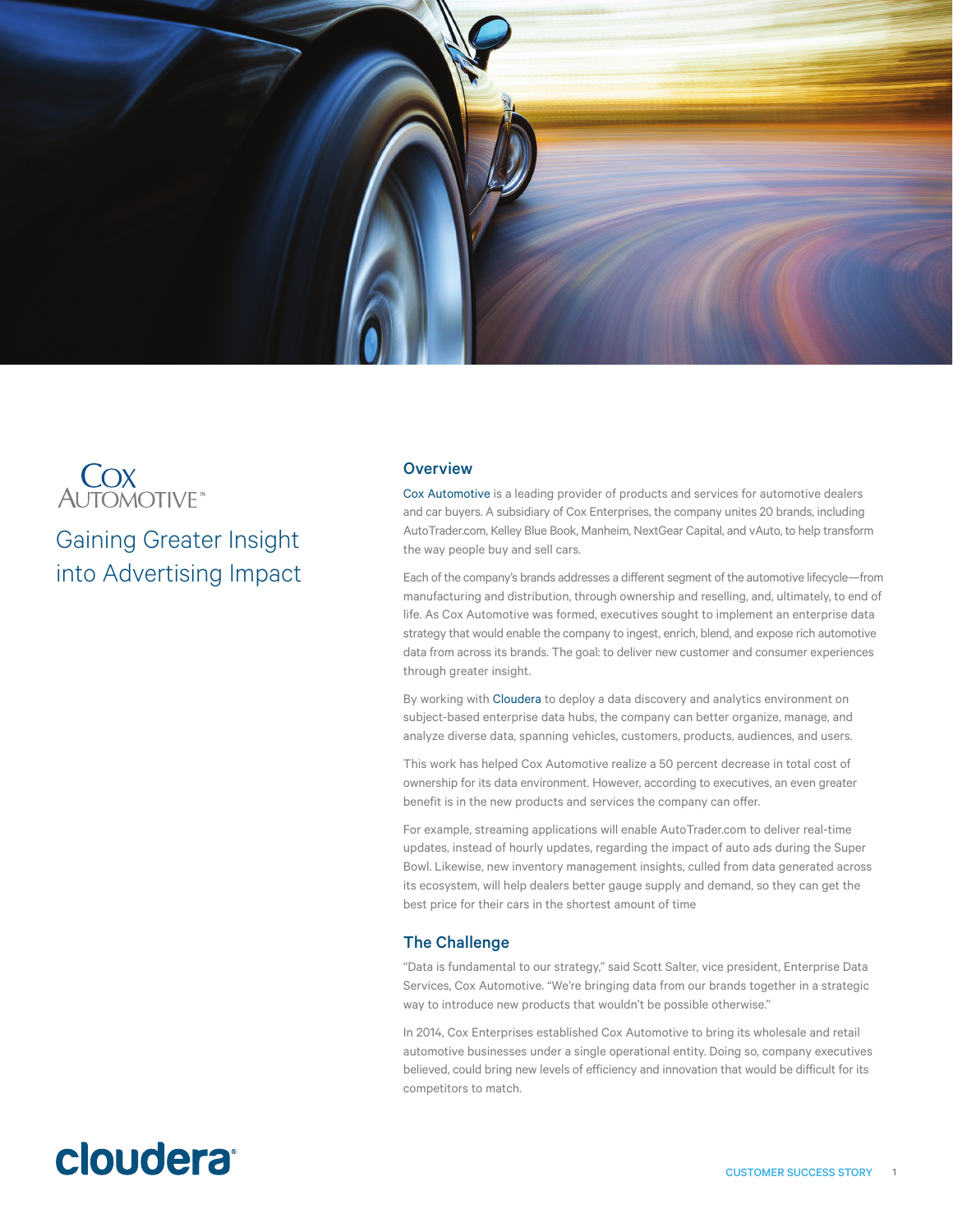## Key Highlights

#### Industries

- Automotive
- Digital marketing
- eCommerce

#### Locations

- Headquarters: Atlanta, Georgia, USA
- 150 locations worldwide

#### Business Application Supported

- Enterprise data hubs integrating data from 20 brands
- Streaming applications for delivery of real-time dashboards

#### Impact

- Reduces total cost of ownership by 50% per terabyte
- Enables real-time vs. hourly updates on ad influence during the Super Bowl
- Helps dealers optimize inventory management

#### Technologies in Use

- Apache Hadoop Platform: Cloudera Enterprise, Data Hub Edition
- Apache Hadoop Components: Apache Hive, Apache Hue, Apache Kafka, Apache Spark Streaming, Cloudera Manager, Impala
- Visualization & Analytics Tools: Datameer, Platfora

#### Big Data Scale

• 1 PB of data and 2 million files

As the new organization coalesced, Salter and his team worked to create an enterprise data strategy that would enable the company to uncover insights across the automotive lifecycle and deliver new offerings.

The challenge, however, was that its existing data environments couldn't offer the scalability and flexibility the company needed to support an enterprise data strategy across its 20 brands.

"Our legacy environments include everything from Netezza to Oracle to SQL Server, and they each have their own challenges with scale and with ingesting new data," said Salter. "It was just not feasible to bring all of our data from all of our brands together in these traditional environments."

Added Jon Gregg, senior analytics engineer, Cox Automotive, "As we've expanded the number of companies under the Cox Automotive umbrella, we needed to lay a foundation for rapid data ingest. In the past, we had to do surgery overnight to get data ready for analysis; it was far from real time. If an analyst working at AutoTrader.com wants to incorporate data from Kelley Blue Book or VinSolutions, they need to get access to that data right away."

## The Solution

"As we've moved to Cloudera's platform, powered by [Apache Hadoop](http://www.cloudera.com/content/cloudera/en/about/hadoop-and-big-data.html), we have been able to eliminate the challenges we faced with our legacy environments," said Salter. "We can acquire the data quickly and bring it directly to the analysts across the company very quickly. We can also avoid the pain of building extract, transform, load (ETL) processes and structuring all the data in potentially multiple environments. Now, everyone across multiple business units can have access to the same datasets, and analyze them with the tools and skills they already use."

According to Salter, the team evaluated several options, selecting Cloudera based on the company's vision, proven experience in the marketplace, and performance and manageability. "We needed to have a partner that was invested in their product and in their direction as much as we were, and Cloudera gave us that confidence." said Salter. "Additionally, Cloudera's enterprise data hub offered the analytic performance necessary for real-time processing, and easy administration through [Cloudera Manager](http://www.cloudera.com/content/cloudera/en/products-and-services/cloudera-enterprise/cloudera-manager.html) meant we could quickly get started."

[Cloudera Professional Services](http://www.cloudera.com/content/cloudera/en/products-and-services/professional-services.html) and [Support](http://www.cloudera.com/content/cloudera/en/products-and-services/cloudera-support.html) also provided significant value in helping the organization implement Hadoop. "There's a lot involved in setting up a Hadoop cluster," said Gregg. "For example, there are a number of settings that a user can select for each [Apache] [Hive](http://www.cloudera.com/content/cloudera/en/documentation/Glossary/Cloudera-Glossary.html) and [Spark](http://www.cloudera.com/content/cloudera/en/products-and-services/cdh/spark.html) job, and there are security issues, including determining which users get which permissions and how we assign users to groups. It was hugely helpful to have Cloudera Professional Services help us through these foundational issues. Now for ongoing support, Cloudera Manager makes it easy for the Support team to see our logs and quickly understand and address any issues."

Today, the company has created five enterprise data hubs (EDHs) that enable it to better organize and manage diverse data sets from its brands. Totaling more than 1 petabyte (PB) of data and incorporating 200 million rows of data daily, these EDHs support the following subject areas:

- Vehicle: A consolidated group of attributes that can be associated with a vehicle through a US or Canadian VIN
- Audience: A consolidated group of attributes and information associated with an individual consumer
- Customer: A consolidated group of people and companies that pay Cox Automotive for products or services
- Product: A catalog of products and services representing value that could be monetized or measured by customers
- User: A consolidated group of individual representatives within the B2B relationships with Cox Automotive companies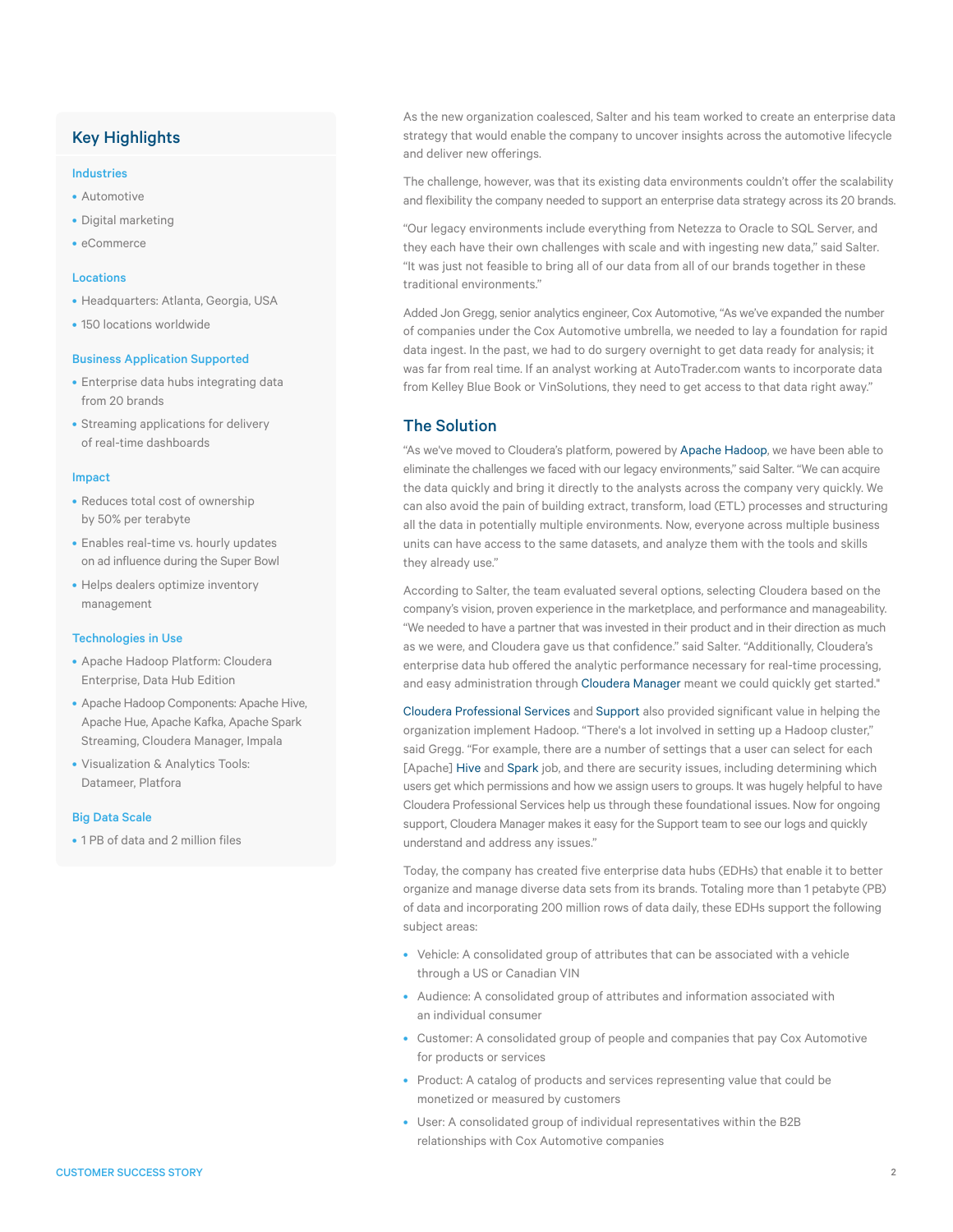Cloudera provides the data discovery and analytics environment to enable common access, storage, and processing of the data for analytics. "Cloudera serves as our analytics platform and helps us better understand our customers, our consumers, and our evaluations," said Salter.

The company performs a wide range of analytics on the data, from reporting to sophisticated statistical modeling, using Apache [Impala,](http://www.cloudera.com/content/cloudera/en/products-and-services/cdh/impala.html) Apache [Hive](http://www.cloudera.com/content/cloudera/en/documentation/Glossary/Cloudera-Glossary.html), and [Hue](http://www.cloudera.com/content/cloudera/en/documentation/Glossary/Cloudera-Glossary.html). "Impala is going to be a core tool going forward," said Gregg. "It will give us the opportunity to provide analysts with near-Netezza speeds, but on the Hadoop cluster. Analysts benefit from having access to all these datasets across Cox Automotive, using the SQL skills and tools they're already used to, and getting the same speed as they're used to."

Third party products, such as [Datameer](http://www.cloudera.com/content/cloudera/en/solutions/partner/cloudera-and-datameer.html) and [Platfora,](http://www.cloudera.com/content/cloudera/en/solutions/partner/cloudera-and-platfora.html) help analysts better understand the data. "We wanted to provide visualization tools and spreadsheet-like interfaces to help analysts see what's possible," said Salter. "The ability to integrate Datameer and Platfora tools within our platform has been a tremendous asset to help build the momentum and the adoption around our analytics community."

Spark Streaming will be used to create real-time dashboards for both internal and external use cases. "There are a lot of use cases for our Spark Streaming applications," said Gregg. "We've created executive dashboards to display core growth metrics. We've also found that we can use these streaming dashboards to monitor core application and IT metrics in real-time."

As the team builds its Spark Streaming applications, it uses [Apache Kafka](http://www.cloudera.com/content/cloudera/en/developers/home/cloudera-labs.html) to help prevent data loss during testing.

"If there was a problem during testing, we needed a way to be able to pick up at the previous index and keep rolling," says Gregg. "Kafka was made specifically for that and Spark enables us to link into Kafka directly."

Cloudera Manager helps the team track how many resources each job requires. "We've been able to catch some cluster issues early on using Cloudera Manager that we probably would not have caught otherwise," added Gregg

## Impact: 50 Percent Reduction in Total Cost of Ownership

With Cloudera, the team reduced the total cost of ownership of its data environment considerably. "We're seeing approximately a 50 percent decrease per terabyte in the cost between our current environments and Cloudera," said Salter.

However, while the savings is significant, Salter said company executives are most excited by the potential to bring new offerings to market faster.

"The biggest value that we'll get is throughput on our data from an analytics and product development standpoint," said Salter. "Fundamentally, that's what we're trying to do, is bring products and analytics to market faster than anybody."

## Impact: Real-time Tracking of Super Bowl Ads

Advertisers are constantly trying to measure the impact of different ads. AutoTrader.com provides one measure for automakers, illustrating how ad campaigns impact searches and other activity on specific vehicles. For Super Bowl ads in particular, there is a lot at stake and AutoTrader.com has provided this analysis following the game. Using Apache Hive, they were able to speed this process from overnight to hourly updates throughout the day of the Super Bowl.

Now, using a Spark Streaming application, Cox Automotive will offer real-time updates in the next Super Bowl. "We built a streaming application that we tested this year with our executive team," said Salter. "There was a lot of excitement and emails going around asking if we could show real-time data next year as opposed to hourly data. It wasn't something we could even consider before."

"As we've moved to Cloudera's platform, powered by Apache Hadoop, we have been able to eliminate the challenges we faced with our legacy environments."

— Scott Salter, Vice President, Enterprise Data Services, Cox Automotive